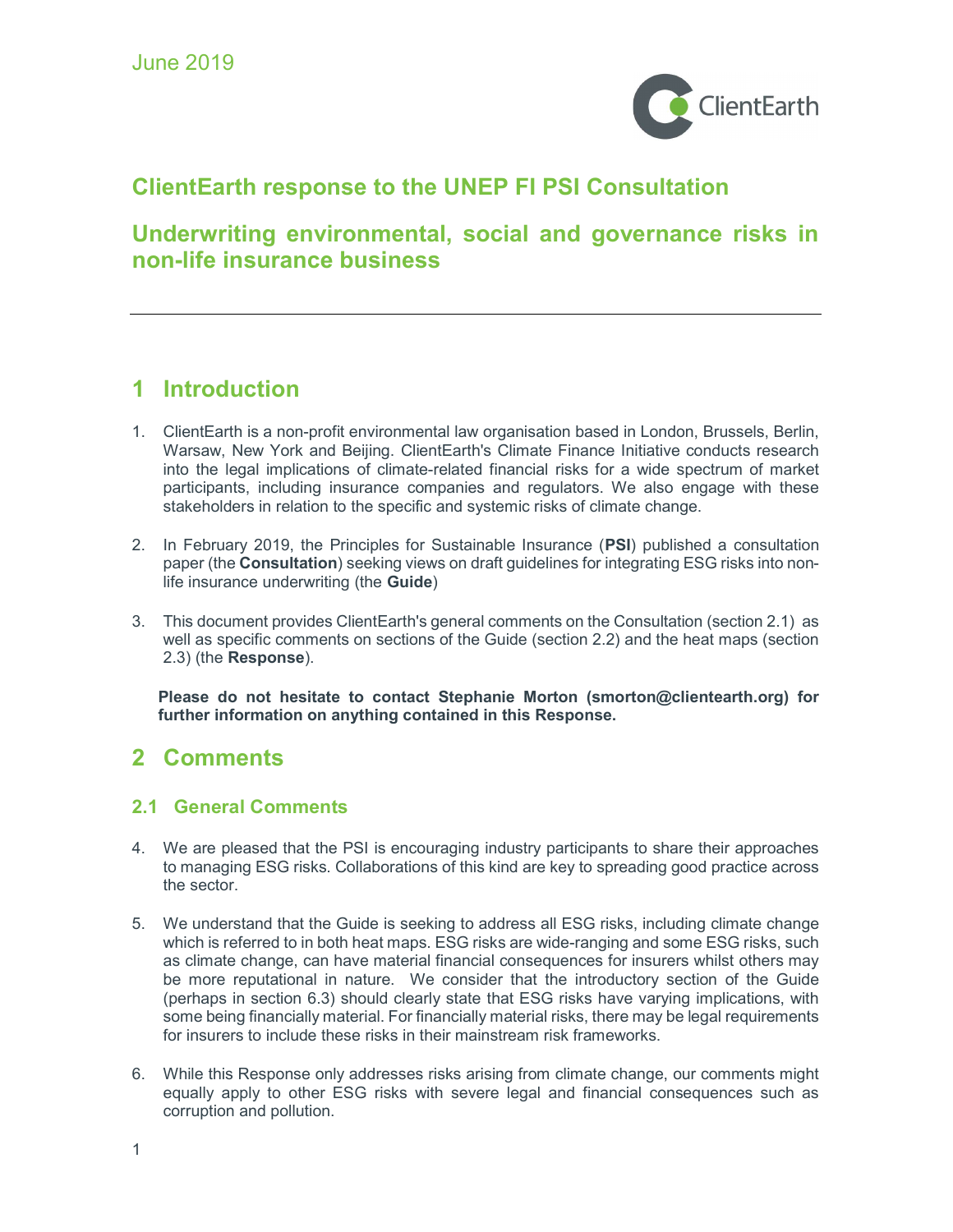- 7. The management of climate-related risks is receiving increasing focus from financial regulators. For instance, EIOPA has confirmed that financially material sustainability issues already fall within the Solvency II risk management framework.<sup>1</sup> Likewise, the UK Prudential Regulatory Authority (PRA) recently published its expectations on how insurers should be managing the risks from climate change under existing law.<sup>2</sup>
- 8. Companies who are seeking to comply with these new regulatory expectations may turn to the Guide for help. It is therefore crucial that the Guide does not unwittingly propose approaches that are less stringent than those required by law. This has the potential to both confuse and legally expose industry participants. It may also undermine the efforts of financial regulators to improve the management of climate-related risks.
- 9. This Response draws out some examples of where such confusion may arise, but is not intended to provide an exhaustive analysis of how the Guide interacts with insurers' legal duties in Europe or elsewhere. We therefore suggest that a specific comment is included in the Guide that draws attention to the fact that legal duties may require a more stringent approach.
- 10. Additionally, we note that the Guide does not comment on remuneration and incentivisation relative to ESG issues. This would be an interesting topic to see included in the Guide. Financial regulators have recognised proper incentivisation structures as being important to the proper management of risks such as climate change. For instance, in a recent policy statement on climate change, the PRA emphasised that it would enquire increasingly as to how the pay of senior managers will be affected by their success or failure in delivering supervisory priorities such as climate risk management.<sup>3</sup>
- 11. Finally, a strong ESG framework is useful for many business sectors in which insurers operate. However, it may not be a catchall solution. There are certain sectors - from cluster bombs to coal and tar sands - which cannot be insured responsibly, and in such cases straightforward exclusion policies may be more appropriate than an ESG framework. Accordingly, an ESG framework should be complemented by exclusion policies.

## 2.2 Comments on sections of the Guide

### 2.2.1 Section 6.4 Establishing your ESG risk appetite

12. Pg. 10 - "ESG issues are often those which are not regulated, but present a reputation or ethical challenge for the organisation providing the insurance-related service".

This sentence could be misleading. As noted in our general comments, some ESG issues present financial risks which could in many cases be material and fall within the scope of

3https://www.bankofengland.co.uk/-/media/boe/files/prudential-regulation/policy-

<sup>1</sup> https://eiopa.europa.eu/Publications/EIOPA-BoS-19-

<sup>172</sup> Final Report Technical advice for the integration of sustainability risks and factors.pdf

<sup>2</sup> https://www.bankofengland.co.uk/prudential-regulation/publication/2019/enhancing-banks-and-insurersapproaches-to-managing-the-financial-risks-from-climate-change-ss

statement/2019/ps1119.pdf?la=en&hash=CD95D958ECD437140A4C7CF94337DAFD8AD962DE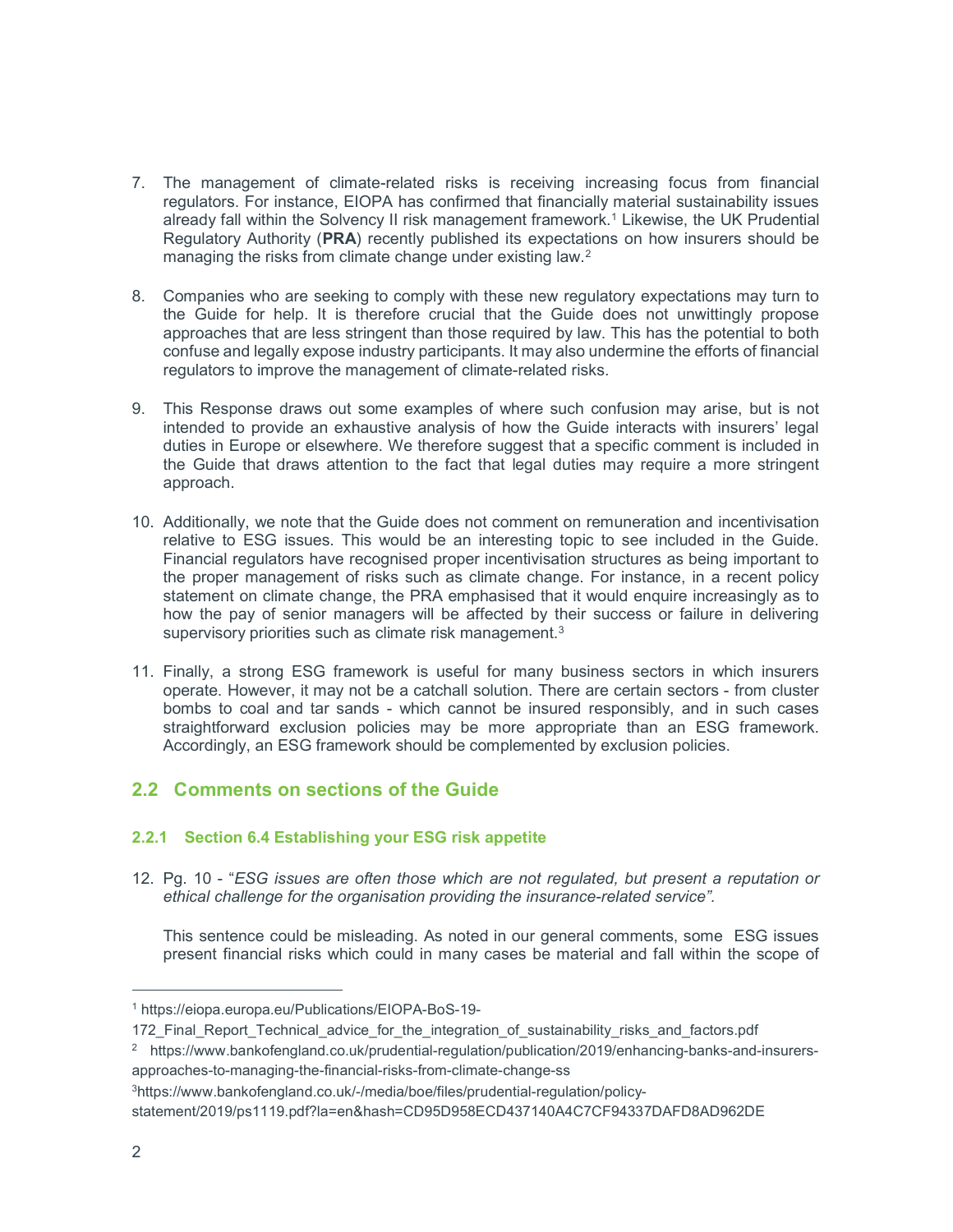existing financial regulation. For instance, climate change presents significant financial risks to underwriters and regulators such as EIOPA and the PRA have confirmed that these risks fall within their remit

13. Pg.10 - "each organisation must consider their financial and strategic objectives. This must be taken into account to avoid creating unnecessary detection of ESG risks which the company is unwilling or unable to manage, or potentially avoid. Ultimately, each company must make a decision on balance these objectives against ESG risks".

This paragraph presents ESG risks as needing to be balanced against financial and strategic objectives and suggests that organisations have a choice as to whether to manage ESG risks. This reinforces unhelpful assumptions that ESG issues are purely ethical and require a financial trade-off. In many cases, ESG risks come hand-in-hand with financial and strategic risks. For instance, climate change is not only an environmental challenge, but is also associated with significant financial losses. In our view, this statement should either be clarified or removed.

14. We believe that the key questions at the top of page 11 should be updated to reflect the points raised above. In particular:

"What is your senior leadership's appetite to manage ESG risk exposure?"

Again, this question may give the impression that managing ESG risk exposure is optional, and entirely at the discretion of the Board. This may not be the case for financially material risks such as climate change.

"Have you determined which ESG issues are most material across your lines of business?"

This question heads in the right direction, but we would recommend inserting the following additional question: "Have you considered which risks are financially material to the business, and what legal duties there are to manage those risks?"

### 2.2.2 Section 6.5: Integrating ESG issues into your organisation

- 15. It is clear that insurers will adopt different approaches to integrating ESG risks. Nevertheless, financial regulators are beginning to issue guidance on how this should be done. For instance, the PRA proposes that "firms address the financial risks from climate change through their existing risk management framework, in line with their board-approved risk appetite, while recognising that the nature of financial risks from climate change requires a strategic approach." They also comment that "the PRA considers it unlikely the financial risks from climate change can be managed effectively from a siloed climate change function."<sup>4</sup>
- 16. The final remark of this section appears overly permissive against this backdrop: "There is no single best approach to ESG integration. It can be successfully carried out in a number of ways, but flexibility is key in the development internally." In cases where ESG risks are

<sup>4</sup> https://www.bankofengland.co.uk/prudential-regulation/publication/2019/enhancing-banks-and-insurersapproaches-to-managing-the-financial-risks-from-climate-change-ss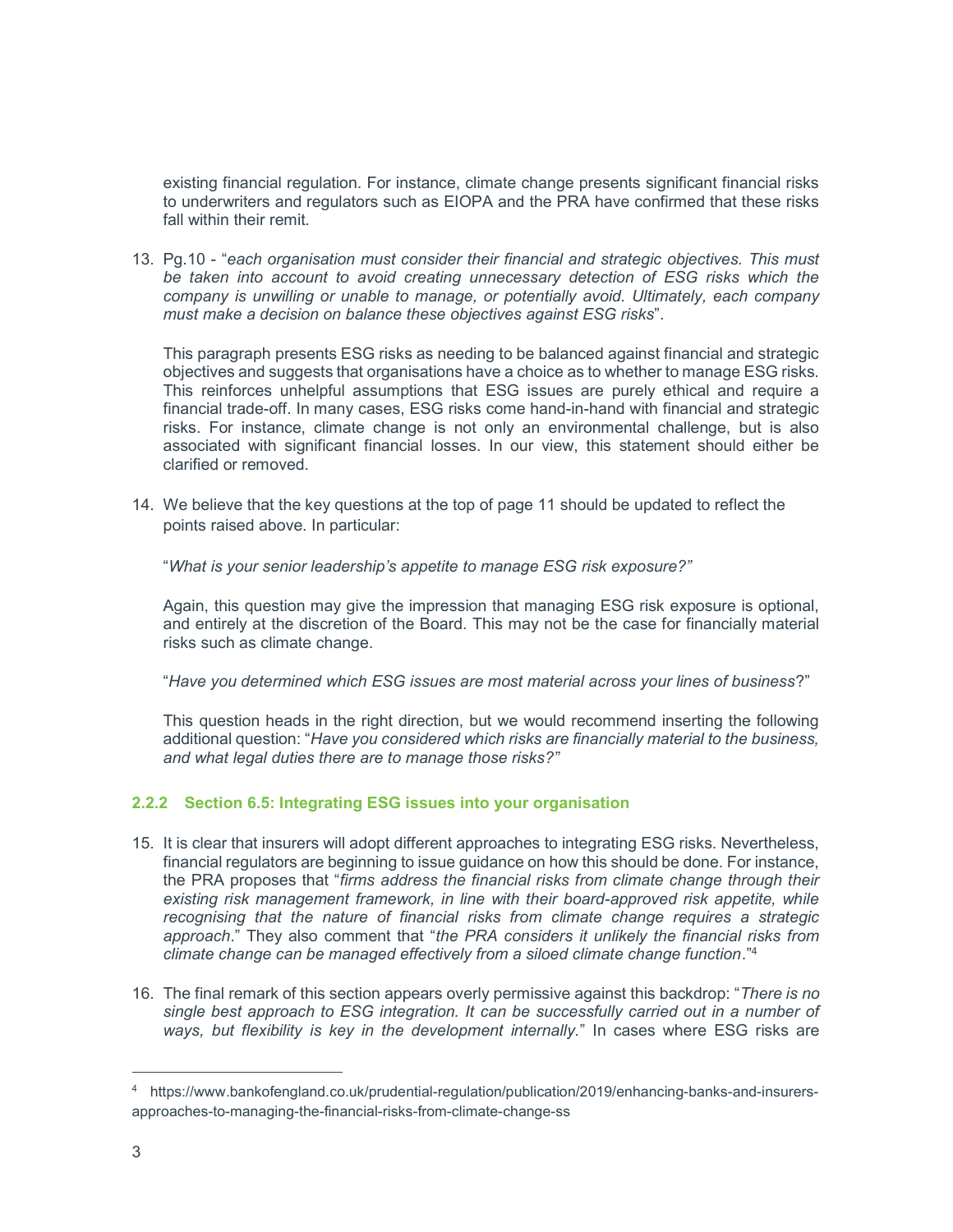financially material, those risks must be properly managed and flexibility is only key insofar as it facilitates that requirement.

The Guide currently suggests that showing cross-linkages to the core risk framework is the minimum standard required. It is questionable whether this approach would actually satisfy the minimum standard under current regulatory expectations in jurisdictions such as the UK.

Sub-paragraph 6.5(b) indicates that ESG risks may often fit within the reputational risk policy. This comment could give the misleading impression that ESG issues are chiefly ethical and primarily pose reputational risks. We would recommend removing this comment as the reputational risk policy is unlikely to be sufficient to manage financially material ESG risks.

### 2.2.3 Section 6.6: Establishing roles and responsibilities for ESG issues

17. Pg. 12 - "Support from the CEO and senior executives / board members is advisable to make implementation a success."

Pg. 12 - "These senior-level representatives might take individual ownership of ESG issues or form part of a wider ESG committee overseeing implementation."

These statements appear to present Board engagement as beneficial, but potentially optional. In the case of climate change, involvement by senior management may be legally required. For instance, the PRA requires firms to have clear roles and responsibilities for the board in managing financial risks from climate change. Indeed, the boards of UK-regulated insurers must identify and allocate responsibility for identifying and managing financial climate change risks to a Senior Management Function by 15 October 2019. We would therefore recommend adding the following key question: "Is there a legislative or regulatory requirement for allocating specific responsibility for ESG issues such as climate change?"

#### 2.2.4 Section 6.7: Escalating ESG risks to decision-makers

18. The second paragraph of this section gives the example of reputational risk with regard to routes of escalation. We would recommend also giving an example of escalating financial risk in respect of ESG issues such as climate change.

#### 2.2.5 Section 6.9: Decision-making on ESG risks

19. We would recommend making reference to financial materiality in the first sentence of this paragraph. For instance, the sentence could more helpfully be drafted as "When analysing an ESG risk, it is important to consider i) how severe you believe the ESG risk is, ii) whether it is a materially financial risk (such as climate change), and iii) if this is a regularly occurring issue with the company or project."

### 2.2.6 Section 9: Risk mitigation and good practices

20. Section 9 provides resources which may assist entities in managing ESG risks. We consider that sub-section 9.2 on climate change should be bolstered by including references to the following resources: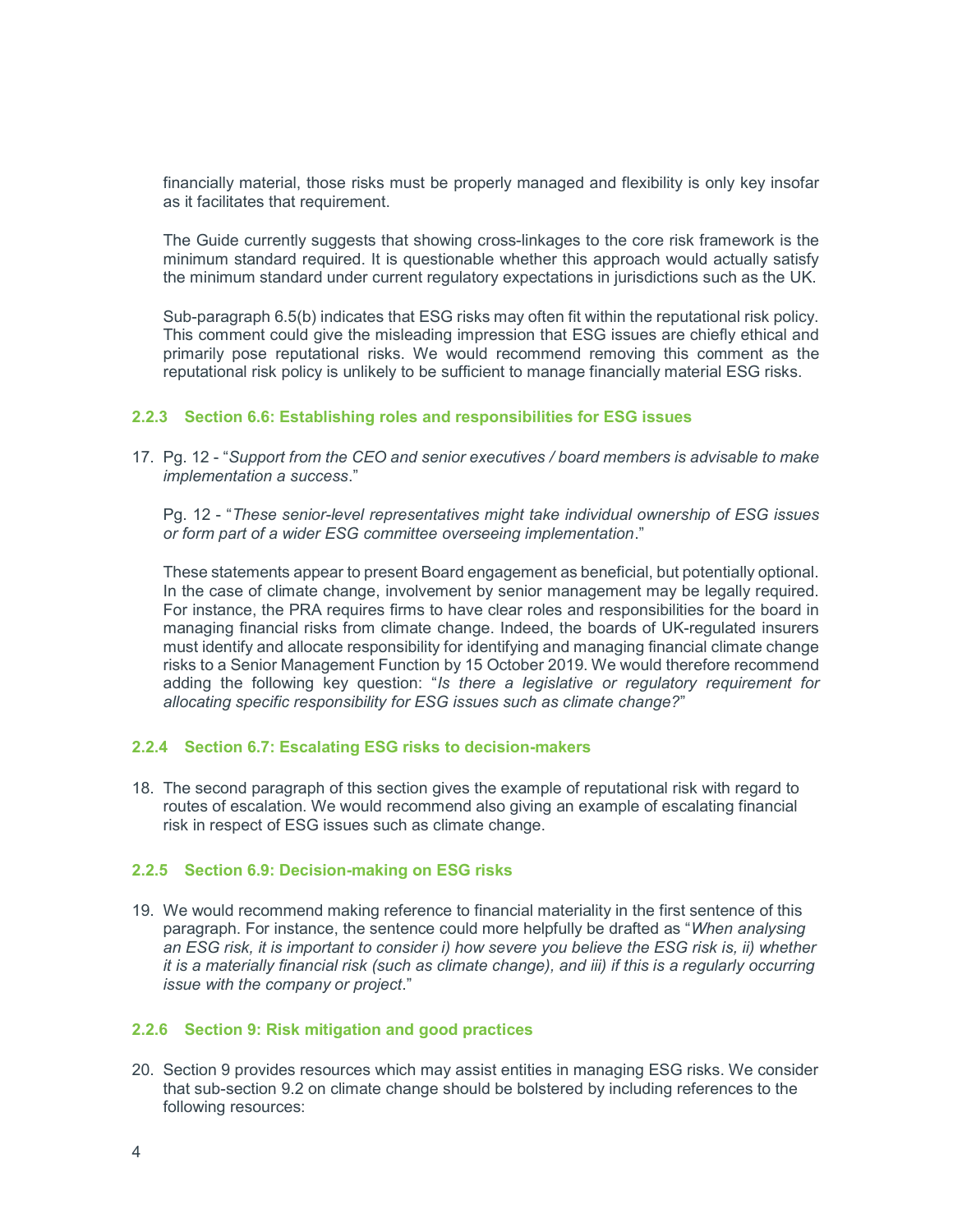- The Task Force on Climate-Related Financial Disclosures
- The Paris Agreement
- Bank of England's resources on climate change, including:
	- Framework for Assessing Financial Impacts of Physical Climate Change: A Practitioner's aide for the general insurance sector
	- Supervisory statement 3/9: 'Enhancing banks' and insurers' approaches to managing the financial risks of climate change'
	- Report on the impact of climate change on the UK insurance sector
- ClimateWise
- Unfriend Coal's Insurance and Reinsurance briefings
- IAIS Issues Paper on Climate Change Risks to the Insurance Sector
- CFRO Forum Paper 'The heat is on Insurability and resilience in a Changing Climate'

## 2.3 Heat maps

- 21. The Guide presents two heat maps: one for ESG risks and economic sector, and another for ESG risks and lines of business. It would be helpful if the Guide set out the methodology for arriving at the risk levels indicated in the maps. At present, some of the ratings seem low.
- 22. For instance, it is not clear why climate change is not considered a high risk to the agriculture / livestock sector. It is anticipated that the world's major meat and dairy companies could surpass major fossil fuel companies as the largest climate polluters in the world within the next few decades.<sup>5</sup> Furthermore, on the business-as-usual climate pathway there will be 50% less water availability by 2100 with profound impacts for agriculture.<sup>6</sup> The impacts of climate change on agriculture are already visible, as can be seen by the dramatic effect of increased rainfall on Midwestern farms this Spring.<sup>7</sup>
- 23. Similarly, climate change is not listed as presenting a high risk to real estate. In May, the Climate Council in Australia warned that climate change could wipe \$571 billion off the property market within the next decade.<sup>8</sup> Again, such risks are already materialising. This can

<sup>5</sup> https://www.iatp.org/emissions-impossible

<sup>6</sup> https://www.mercer.com/our-thinking/wealth/climate-change-the-sequel.html

<sup>7</sup> https://www.ft.com/content/ab09d220-87bd-11e9-97ea-05ac2431f453

<sup>8</sup> https://www.climatecouncil.org.au/resources/climate-change-could-wipe-billions-off-property-market-newreport/